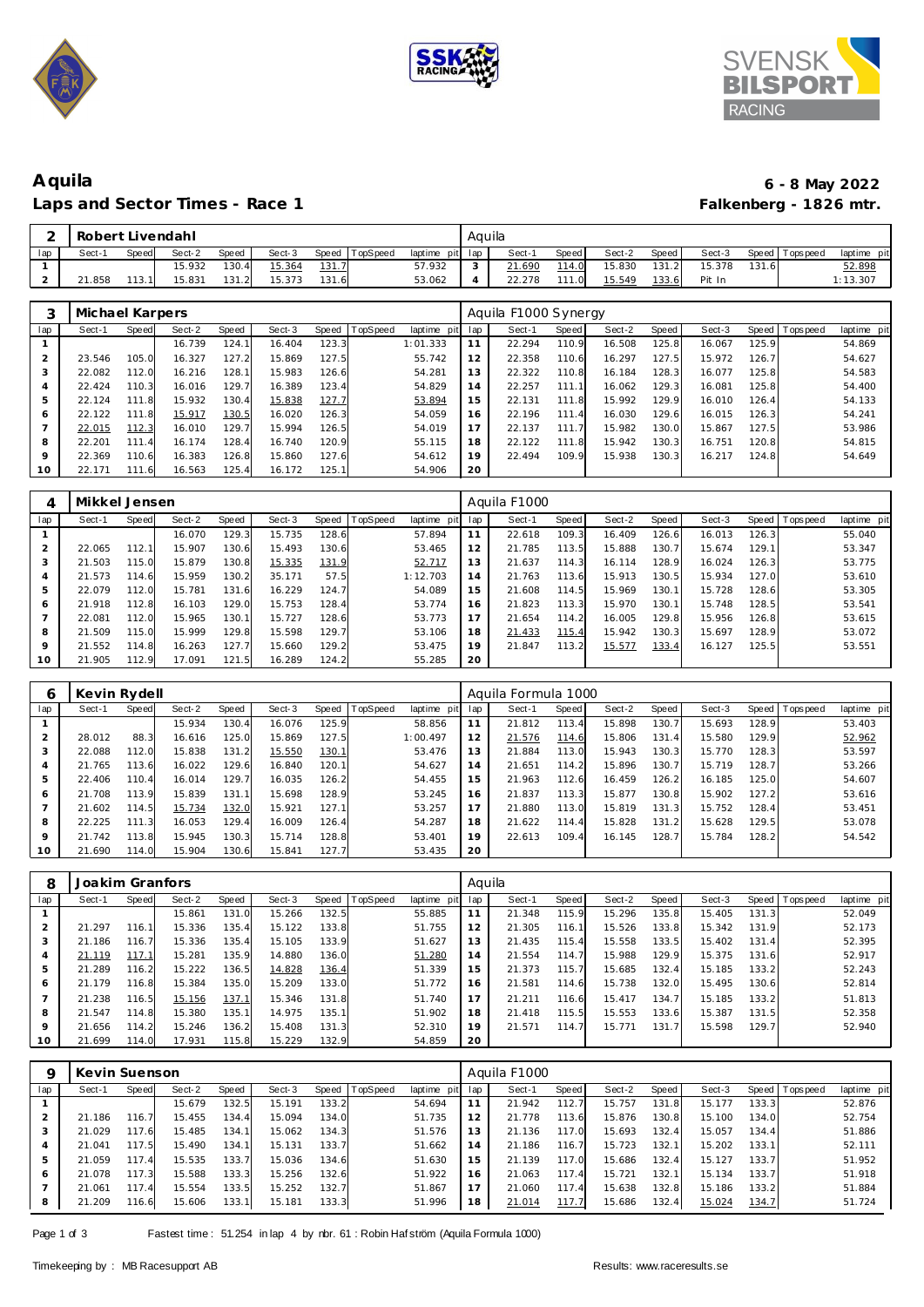





Laps and Sector Times - Race 1

| Aquila                         | 6 - 8 May 2022         |
|--------------------------------|------------------------|
| Laps and Sector Times - Race 1 | Falkenberg - 1826 mtr. |

|  |  |                                             |               |  |  | 52.404   19   21.040 117.5  15.275  136.0  15.260  132.6 | 51.575 |
|--|--|---------------------------------------------|---------------|--|--|----------------------------------------------------------|--------|
|  |  | 10   21.987 112.5 19.834 104.7 16.084 125.8 | $57.905$   20 |  |  |                                                          |        |

| 14      |        |              | Andreas Skatteboe |       |        |       |                 |             |     | Aquila Formula 1000 |       |        |       |        |       |                |             |
|---------|--------|--------------|-------------------|-------|--------|-------|-----------------|-------------|-----|---------------------|-------|--------|-------|--------|-------|----------------|-------------|
| lap     | Sect-1 | <b>Speed</b> | Sect-2            | Speed | Sect-3 | Speed | <b>TopSpeed</b> | laptime pit | lap | Sect-1              | Speed | Sect-2 | Speed | Sect-3 |       | Speed Topspeed | laptime pit |
|         |        |              | 15.545            | 133.6 | 15.196 | 133.1 |                 | 55.169      | 11  | 21.533              | 114.9 | 15.722 | 132.1 | 15.741 | 128.5 |                | 52.996      |
|         | 21.305 | 116.1        | 15.378            | 135.1 | 15.054 | 134.4 |                 | 51.737      | 12  | 21.496              | 115.1 | 15.396 | 134.9 | 15.285 | 132.4 |                | 52.177      |
|         | 21.373 | 115.7        | 15.420            | 134.7 | 15.083 | 134.1 |                 | 51.876      | 13  | 21.580              | 114.6 | 15.443 | 134.5 | 15.343 | 131.9 |                | 52.366      |
|         | 21.165 | 116.9        | 15.418            | 134.7 | 14.883 | 135.9 |                 | 51.466      | 14  | 21.713              | 113.9 | 15.470 | 134.3 | 15.313 | 132.1 |                | 52.496      |
| 5       | 21.106 | 117.2        | 15.372            | 135.1 | 14.991 | 135.0 |                 | 51.469      | 15  | 21.385              | 115.7 | 15.753 | 131.9 | 15.181 | 133.3 |                | 52.319      |
| 6       | 21.085 | 117.3        | 15.248            | 136.2 | 15.286 | 132.4 |                 | 51.619      | 16  | 21.479              | 115.1 | 15.858 | 131.0 | 15.201 | 133.1 |                | 52.538      |
|         | 21.209 | 116.6        | 15.373            | 135.1 | 15.322 | 132.0 |                 | 51.904      | 17  | 21.166              | 116.8 | 15.700 | 132.3 | 15.204 | 133.1 |                | 52.070      |
| 8       | 21.483 | 115.1        | 15.364            | 135.2 | 15.105 | 133.9 |                 | 51.952      | 18  | 21.242              | 116.4 | 15.801 | 131.5 | 15.691 | 128.9 |                | 52.734      |
| $\circ$ | 21.960 | 112.6        | 15.161            | 137.0 | 15.441 | 131.0 |                 | 52.562      | 19  | 21.633              | 114.3 | 15.642 | 132.8 | 15.646 | 129.3 |                | 52.921      |
| 10      | 21.931 | 112.8        | 16.468            | 126.1 | 15.463 | 130.8 |                 | 53.862      | 20  |                     |       |        |       |        |       |                |             |

| 24  | Leo Åberg |       |        |       |        |       |          |             |     | Aquila Synergi |       |        |       |        |       |                |             |
|-----|-----------|-------|--------|-------|--------|-------|----------|-------------|-----|----------------|-------|--------|-------|--------|-------|----------------|-------------|
| lap | Sect-1    | Speed | Sect-2 | Speed | Sect-3 | Speed | TopSpeed | laptime pit | lap | Sect-1         | Speed | Sect-2 | Speed | Sect-3 |       | Speed Topspeed | laptime pit |
|     |           |       | 15.815 | 131.3 | 15.548 | 130.1 |          | 58.484      |     | 21.740         | 113.8 | 15.885 | 130.8 | 15.301 | 132.2 |                | 52.926      |
|     | 22.285    | 111.0 | 15.777 | 131.7 | 15.449 | 131.0 |          | 53.511      | 12  | 22.013         | 112.4 | 15.964 | 130.1 | 15.347 | 131.8 |                | 53.324      |
| 3   | 21.640    | 114.3 | 15.541 | 133.7 | 15.250 | 132.7 |          | 52.431      | 13  | 21.798         | 113.5 | 15.921 | 130.5 | 15.376 | 131.6 |                | 53.095      |
| 4   | 21.945    | 112.7 | 15.546 | 133.6 | 16.097 | 125.7 |          | 53.588      | 14  | 21.565         | 114.7 | 16.114 | 128.9 | 15.354 | 131.8 |                | 53.033      |
| 5   | 21.906    | 112.9 | 16.116 | 128.9 | 15.696 | 128.9 |          | 53.718      | 15  | 22.130         | 111.8 | 17.141 | 121.2 | 15.357 | 131.7 |                | 54.628      |
| 6   | 21.786    | 113.5 | 15.920 | 130.5 | 15.482 | 130.7 |          | 53.188      | 16  | 21.500         | 115.0 | 15.969 | 130.1 | 15.415 | 131.2 |                | 52.884      |
|     | 21.826    | 113.3 | 16.012 | 129.7 | 15.444 | 131.0 |          | 53.282      | 17  | 21.797         | 113.5 | 15.902 | 130.6 | 15.403 | 131.4 |                | 53.102      |
| 8   | 21.664    | 114.2 | 15.942 | 130.3 | 15.439 | 131.0 |          | 53.045      | 18  | 21.609         | 114.5 | 15.954 | 130.2 | 15.317 | 132.1 |                | 52.880      |
| 9   | 21.759    | 113.7 | 16.031 | 129.6 | 15.555 | 130.1 |          | 53.345      | 19  | 21.550         | 114.8 | 15.924 | 130.4 | 15.278 | 132.4 |                | 52.752      |
| 10  | 21.907    | 112.9 | 15.943 | 130.3 | 15.416 | 131.2 |          | 53.266      | 20  |                |       |        |       |        |       |                |             |

| 33      |        | Christian Lovén |        |       |        |       |         |             |     | Aguila F1000 |       |        |       |        |       |            |             |
|---------|--------|-----------------|--------|-------|--------|-------|---------|-------------|-----|--------------|-------|--------|-------|--------|-------|------------|-------------|
| lap     | Sect-1 | Speed           | Sect-2 | Speed | Sect-3 | Speed | opSpeed | laptime pit | lap | Sect-1       | Speed | Sect-2 | Speed | Sect-3 | Speed | T ops peed | laptime pit |
|         |        |                 | 16.765 | 123.9 | 15.600 | 129.7 |         | 1:00.665    |     | 21.725       | 113.8 | 16.081 | 129.2 | 15.521 | 130.4 |            | 53.327      |
|         | 22.523 | 109.8           | 16.077 | 129.2 | 15.426 | 131.2 |         | 54.026      | 12  | 21.853       | 113.2 | 16.024 | 129.6 | 15.367 | 131.7 |            | 53.244      |
|         | 22.048 | 112.2           | 15.941 | 130.3 | 15.464 | 130.8 |         | 53.453      | 13  | 21.542       | 114.8 | 15.930 | 130.4 | 15.707 | 128.8 |            | 53.179      |
| 4       | 21.988 | 112.5           | 15.968 | 130.1 | 15.737 | 128.6 |         | 53.693      | 14  | 22.078       | 112.0 | 16.201 | 128.2 | 15.653 | 129.3 |            | 53.932      |
| 5       | 22.108 | 111.9           | 16.063 | 129.3 | 15.552 | 130.1 |         | 53.723      | 15  | 22.049       | 112.2 | 16.080 | 129.2 | 15.513 | 130.4 |            | 53.642      |
| 6       | 22.108 | 111.9           | 16.239 | 127.9 | 15.478 | 130.7 |         | 53.825      | 16  | 21.765       | 113.6 | 16.021 | 129.7 | 15.744 | 128.5 |            | 53.530      |
|         | 21.764 | 113.6           | 16.113 | 128.9 | 15.448 | 131.0 |         | 53.325      | 17  | 21.926       | 112.8 | 16.100 | 129.0 | 15.549 | 130.1 |            | 53.575      |
| 8       | 21.819 | 113.4           | 16.107 | 129.0 | 15.596 | 129.7 |         | 53.522      | 18  | 22.076       | 112.0 | 16.092 | 129.1 | 15.498 | 130.5 |            | 53.666      |
| $\circ$ | 22.114 | 111.8           | 16.338 | 127.1 | 15.567 | 130.0 |         | 54.019      | 19  | 21.933       | 112.8 | 16.041 | 129.5 | 15.614 | 129.6 |            | 53.588      |
| 10      | 21.854 | 113.2           | 16.085 | 129.1 | 15.501 | 130.5 |         | 53.440      | 20  |              |       |        |       |        |       |            |             |

| 44  | Viktor Karlsson |       |        |       |        |       |                 |                 |   | Aquila Synergy |       |        |       |        |       |                 |             |
|-----|-----------------|-------|--------|-------|--------|-------|-----------------|-----------------|---|----------------|-------|--------|-------|--------|-------|-----------------|-------------|
| lap | Sect-1          | Speed | Sect-2 | Speed | Sect-3 | Speed | <b>TopSpeed</b> | laptime pit lap |   | Sect-1         | Speed | Sect-2 | Speed | Sect-3 |       | Speed Tops peed | laptime pit |
|     |                 |       | 16.475 | 126.1 | 16.645 | 121.6 |                 | 1:02.552        |   | 22.507         | 109.9 | 15.874 | 130.9 | 15.935 | 127.0 |                 | 54.316      |
|     | 23.657          | 104.5 | 16.217 | 128.1 | 16.195 | 124.9 |                 | 56.069          |   | 22.181         | 111.5 | 15.969 | 130.1 | 15.746 | 128.5 |                 | 53.896      |
|     | 22.543          | 109.7 | 15.859 | 131.0 | 15.690 | 128.9 |                 | 54.092          |   | 22.130         | 111.8 | 15.958 | 130.2 | 16.021 | 126.3 |                 | 54.109      |
|     | 22.259          |       | 16.018 | 129.7 | 17.372 | 116.5 |                 | 55.649          | 8 | 22.798         | 108.5 | 16.829 | 123.4 | 15.954 | 126.8 |                 | 55.581      |

| 55      | Oscar Mellstig |       |        |       |        |       |          |             |     | Aquila Formula 1000 |       |        |       |        |       |            |             |  |  |
|---------|----------------|-------|--------|-------|--------|-------|----------|-------------|-----|---------------------|-------|--------|-------|--------|-------|------------|-------------|--|--|
| lap     | Sect-1         | Speed | Sect-2 | Speed | Sect-3 | Speed | TopSpeed | laptime pit | lap | Sect-1              | Speed | Sect-2 | Speed | Sect-3 | Speed | Tops pee d | laptime pit |  |  |
|         |                |       | 16.687 | 124.5 | 16.948 | 119.4 |          | 1:03.988    | 11  | 22.432              | 110.3 | 16.552 | 125.5 | 16.360 | 123.7 |            | 55.344      |  |  |
|         | 23.618         | 104.7 | 16.701 | 124.4 | 16.232 | 124.6 |          | 56.551      | 12  | 22.375              | 110.5 | 15.736 | 132.0 | 16.132 | 125.4 |            | 54.243      |  |  |
| -5      | 22.597         | 109.4 | 15.906 | 130.6 | 16.184 | 125.0 |          | 54.687      | 13  | 21.725              | 113.8 | 15.877 | 130.8 | 15.556 | 130.1 |            | 53.158      |  |  |
|         | 22.494         | 109.9 | 15.856 | 131.0 | 17.342 | 116.7 |          | 55.692      | 14  | 22.047              | 112.2 | 15.781 | 131.6 | 15.858 | 127.6 |            | 53.686      |  |  |
|         | 22.046         | 112.2 | 15.668 | 132.6 | 15.797 | 128.1 |          | 53.511      | 15  | 22.018              | 112.3 | 15.856 | 131.0 | 15.634 | 129.4 |            | 53.508      |  |  |
| 6       | 22.217         | 111.3 | 15.714 | 132.2 | 15.862 | 127.6 |          | 53.793      | 16  | 22.483              | 110.0 | 16.162 | 128.5 | 15.801 | 128.0 |            | 54.446      |  |  |
|         | 22.098         | 111.9 | 15.492 | 134.1 | 15.924 | 127.1 |          | 53.514      | 17  | 21.790              | 113.5 | 15.974 | 130.0 | 15.651 | 129.3 |            | 53.415      |  |  |
| 8       | 22.464         | 110.1 | 16.795 | 123.7 | 16.631 | 121.7 |          | 55.890      | 18  | 22.397              | 110.4 | 16.102 | 129.0 | 16.247 | 124.5 |            | 54.746      |  |  |
| $\circ$ | 22.255         | 111.  | 17.864 | 116.3 | 16.427 | 123.2 |          | 56.546      | 19  | 22.368              | 110.6 | 18.538 | 112.1 | 16.396 | 123.4 |            | 57.302      |  |  |
| 10      | 22.344         | 110.7 | 17.213 | 120.7 | 17.263 | 117.2 |          | 56.820      | 20  |                     |       |        |       |        |       |            |             |  |  |

|     | Robin Hafström |       |        |       |        |       |                |                 | Aquila Formula 1000 |        |         |        |       |        |       |                 |             |  |
|-----|----------------|-------|--------|-------|--------|-------|----------------|-----------------|---------------------|--------|---------|--------|-------|--------|-------|-----------------|-------------|--|
| lap | Sect-1         | Speed | Sect-2 | Speed | Sect-3 |       | Speed TopSpeed | laptime pit lap |                     | Sect-1 | Speed I | Sect-2 | Speed | Sect-3 |       | Speed Tops peed | laptime pit |  |
|     |                |       | 15.705 | 132.3 | 15.198 | 133.1 |                | 56.191          | 11                  | 22.816 | 108.4   | 15.777 | 131.7 | 15.589 | 129.8 |                 | 54.182      |  |
|     | 21.600         | 114.5 | 15.438 | 134.6 | 15.043 | 134.5 |                | 52.081          | 12 <sub>1</sub>     | 21.684 | 114.1   | 16.027 | 129.6 | 15.483 | 130.7 |                 | 53.194      |  |
|     | 21.225         | 116.5 | 15.128 | 137.3 | 15.006 | 134.8 |                | 51.359          | 13 <sup>1</sup>     | 21.638 | 114.3   | 15.697 | 132.3 | 15.474 | 130.7 |                 | 52.809      |  |